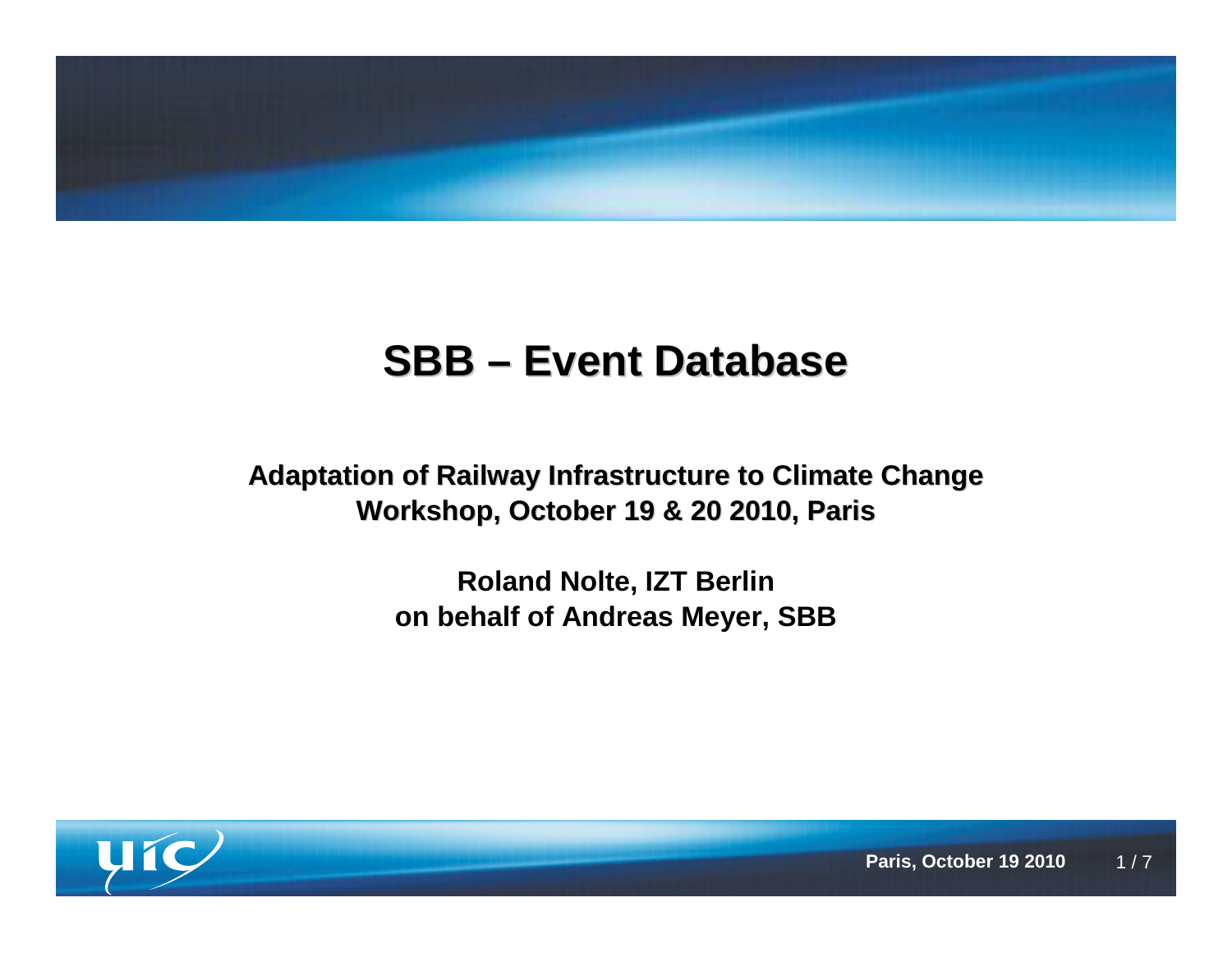### **SBB Event Database & GIS**

**Systematic recording & analysis of natural hazards along railway lines**

- **SBB railway lines frequently are exposed to natural hazards**
- **Rockfall, debris flow, landslide, wind ….**
- **High level of surveillance & preservation of the slopes along the lines**

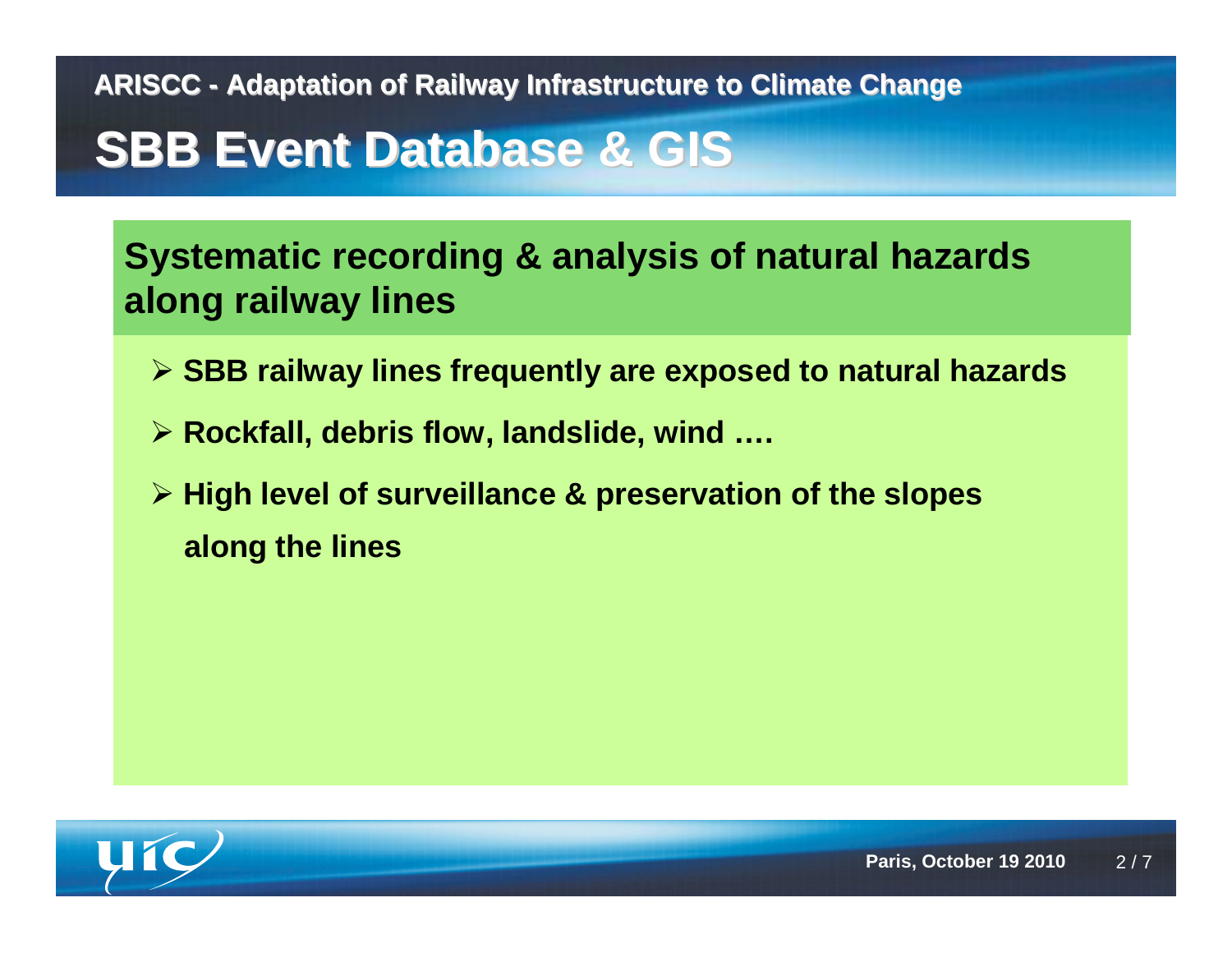### **SBB Event Database & GIS**

#### **Data recording using DERI NR**

**DERI NR - instrument to record and document natural hazards**

- **Central database**
- **Combination with historic data**
- **2-step recording process:**
	- **1. Registration of key data of an event & submission to specialist**
	- **2. Full documentation by a specialist & evaluation**

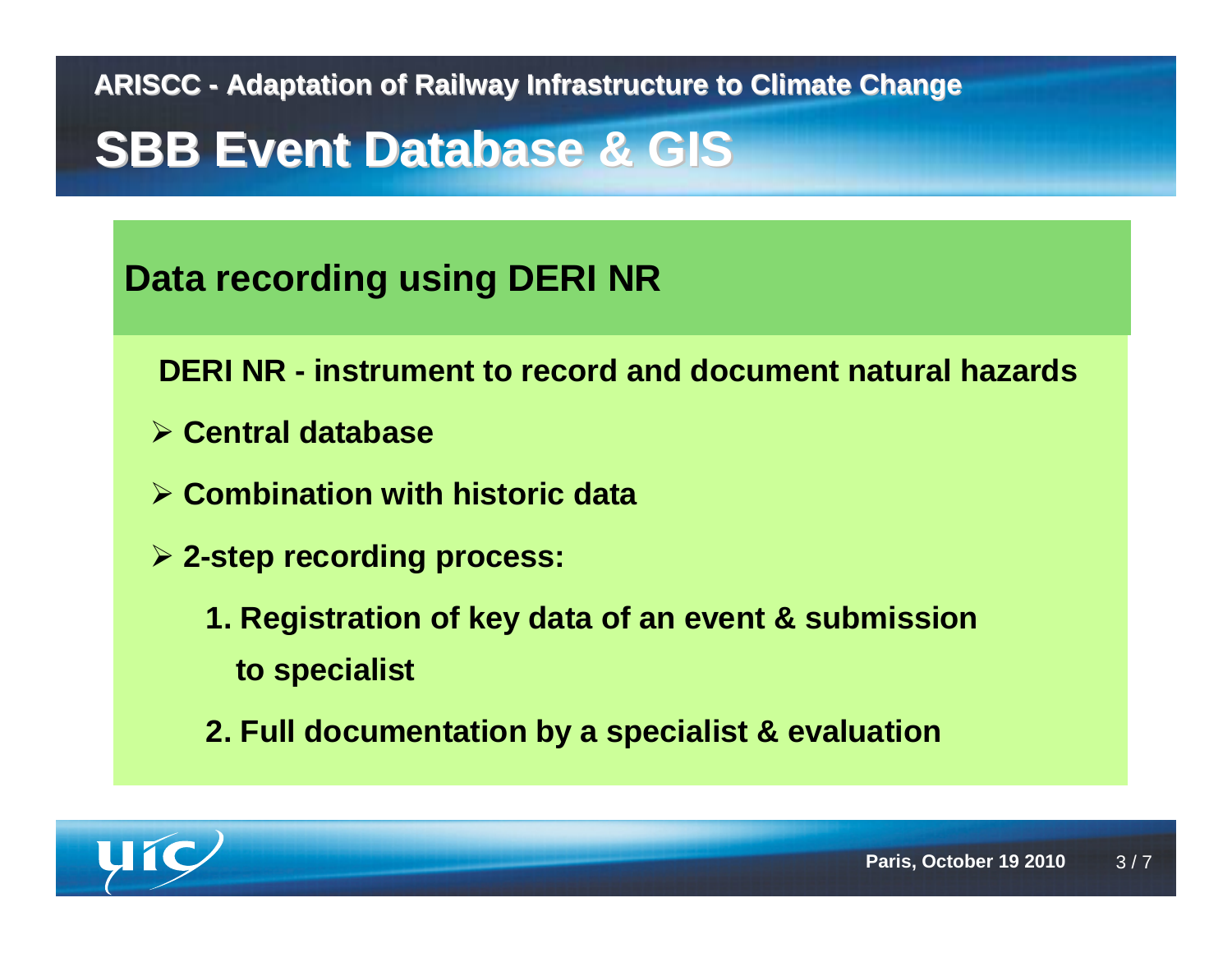### **SBB Event Database & GIS**

| Ersterfassung<br>Schaden                      | NR-Rapport                                                    | Massnahmen                                                                  |                                    |  |
|-----------------------------------------------|---------------------------------------------------------------|-----------------------------------------------------------------------------|------------------------------------|--|
| ID.                                           |                                                               |                                                                             |                                    |  |
| ID M:<br>NR-M285                              | ESI Ereignis Nr.                                              | KLS Nr.                                                                     |                                    |  |
| ErZu Nr.                                      | Anhänge in ESI<br>П                                           | LKT Nr.                                                                     |                                    |  |
| <b>Erfasser</b>                               |                                                               |                                                                             | A.                                 |  |
| Nachname:                                     | Meier                                                         | Vorname:                                                                    | Andreas                            |  |
| Pers. Nummer:                                 | u167202                                                       | OE:                                                                         | FASM-FW-Z-0D-BN-Bn                 |  |
| Melder                                        |                                                               |                                                                             | ۸                                  |  |
| Zugehörigkeit:                                | Intern<br>회                                                   | <b>U-Nummer:</b>                                                            | للو<br>u167202                     |  |
| Nachname:                                     | Meier                                                         | Vorname:                                                                    | lAndreas,                          |  |
| Zeitpunkt                                     |                                                               |                                                                             |                                    |  |
| <b>Erfassungsdatum:</b>                       | 30.09.2008 21:42                                              |                                                                             |                                    |  |
| Ereignisdatum:                                | $\overline{\mathbf{12}}$                                      | Beobachtungszeitpunkt: 30.09.2008 15:42 3                                   |                                    |  |
| Raum & Ort                                    |                                                               |                                                                             | ▲                                  |  |
| <b>Strecken DfA-Nummer:</b>                   | 800                                                           | Strecke (km):                                                               | von 12.010 bis 12.050              |  |
| Gleis Nr.:                                    |                                                               | Lage zum Geleise:                                                           | rechts der Bahn                    |  |
| Betriebspunkt von:                            |                                                               | Betriebspunkt bis:                                                          |                                    |  |
| Weitere betroffene Linien:                    |                                                               | Strecken UtA-Nummer                                                         | von<br>bis                         |  |
| <b>Basisinformation Ereignis</b>              |                                                               |                                                                             | ٠                                  |  |
| <b>Dringlichkeit:</b>                         | ◥<br>nicht dringendführegelmässigkeit ohne Stürungscharakter. |                                                                             |                                    |  |
| Unregelmässigkeit:                            | $\overline{\phantom{0}}$<br>Ereignis: im Allgemeinen          |                                                                             |                                    |  |
| <b>Auswirkung auf Betrieb:</b>                | kein                                                          | ₹                                                                           |                                    |  |
| Ursache Kat. 2:                               | Steinschlag/Felssturz                                         | Ursache Kat. 0:<br>Ŧ<br>Nature reionisl                                     |                                    |  |
| Ursache Kat. 3:                               |                                                               | ÷                                                                           | Naturg efa hrer<br>Ursache Kat. 1: |  |
| Beschreibung der<br><b>Unregelmässigkeit:</b> | ni adarda non don ist.                                        | Im Entwässerungskanal lag eine kopfgrosser Stein, der in den letzten Tagen. | A                                  |  |

#### **DERI NRGraphical User IF**

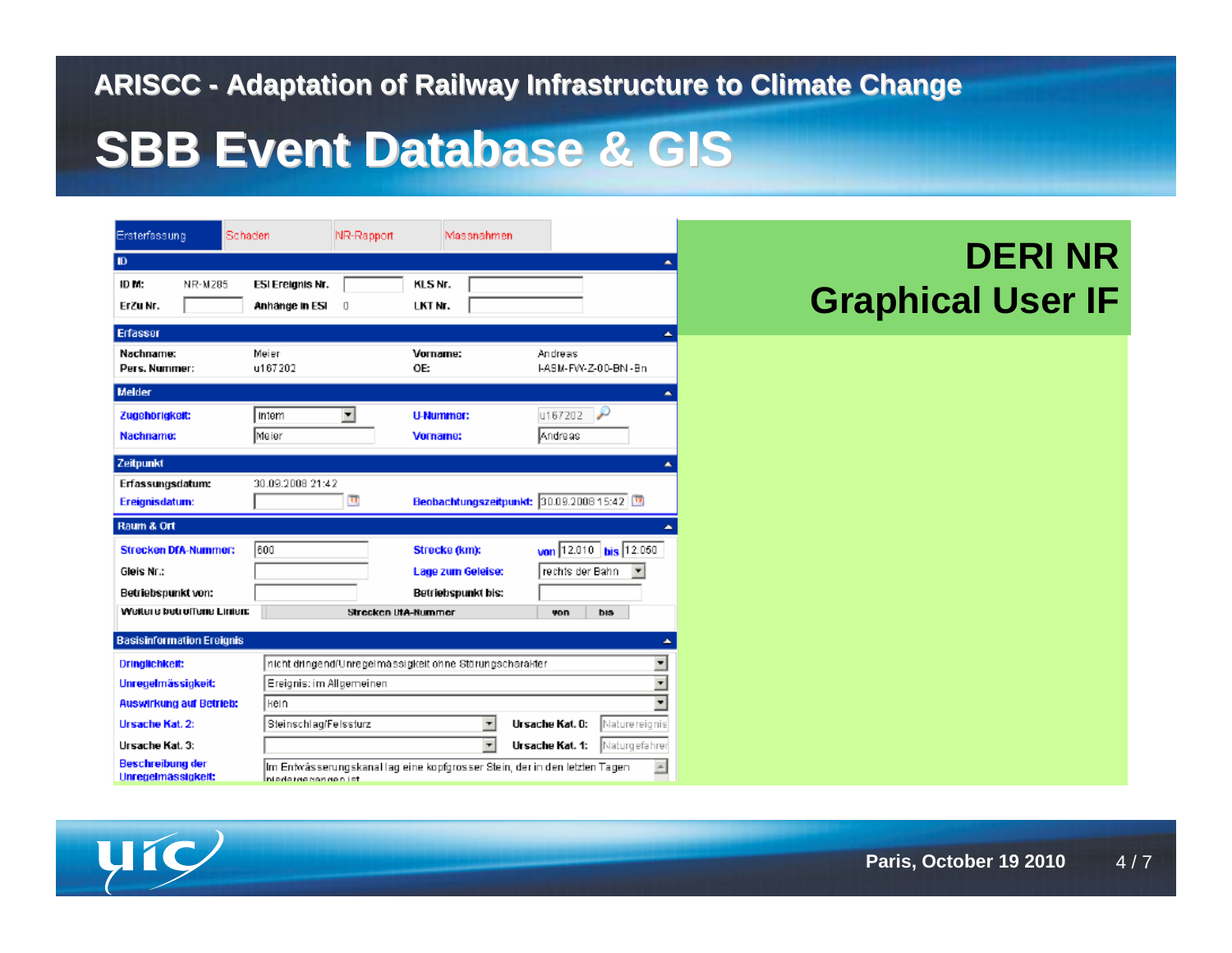## **SBB Event Database & GIS**

#### **Visualisation in WEB GIS**

**WEB GIS - Instrument to visualise data from DERI NR (after evaluation!)**

- **Queries about ice falls and avalanches at the Gotthard line**
- **Natural hazard maps modeled by SILVAPROTECT (Bafu).**
- **Comparison with previous recordings in the area**

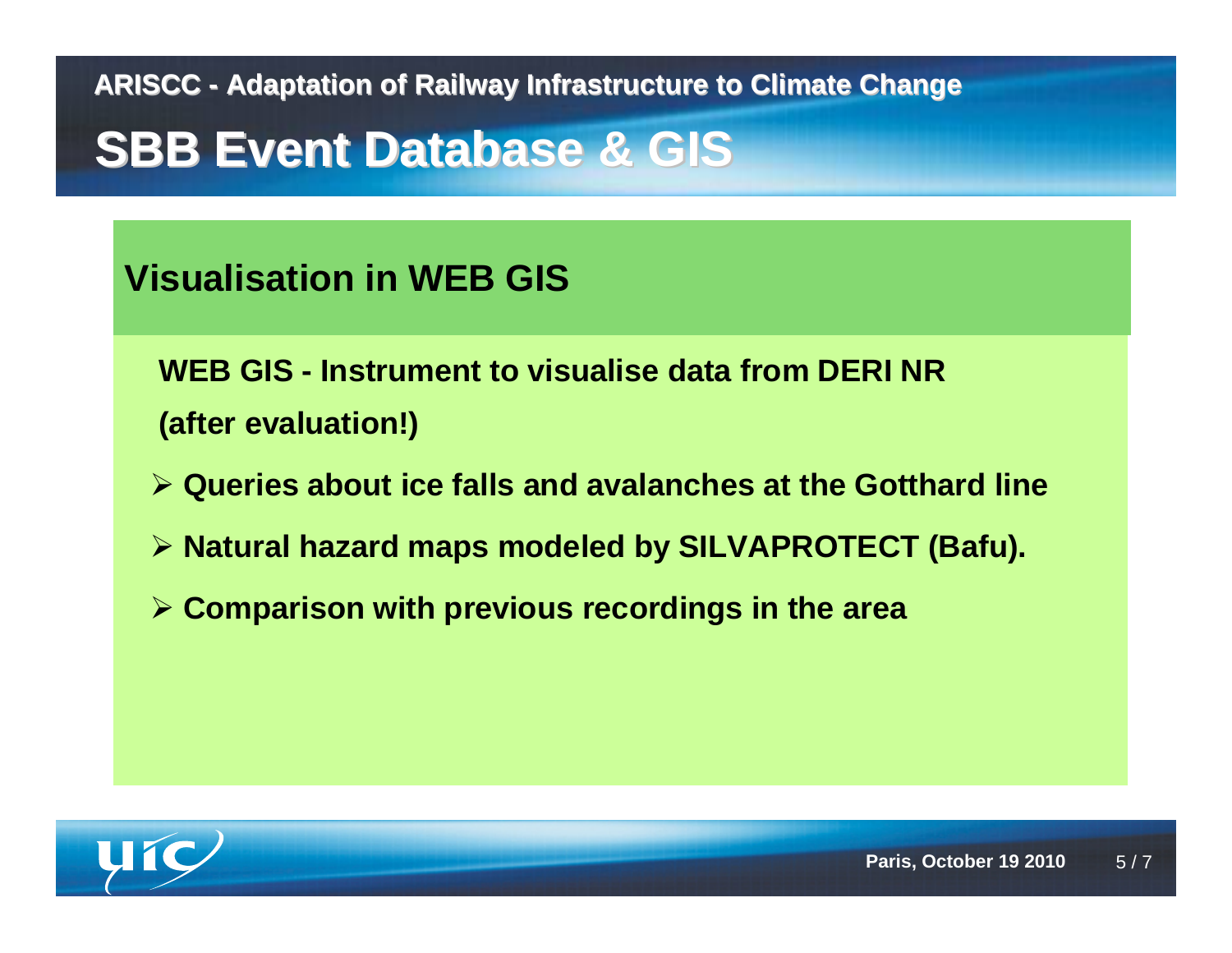### **SBB Event Database & GIS**

#### **Visualization in WEB GIS**